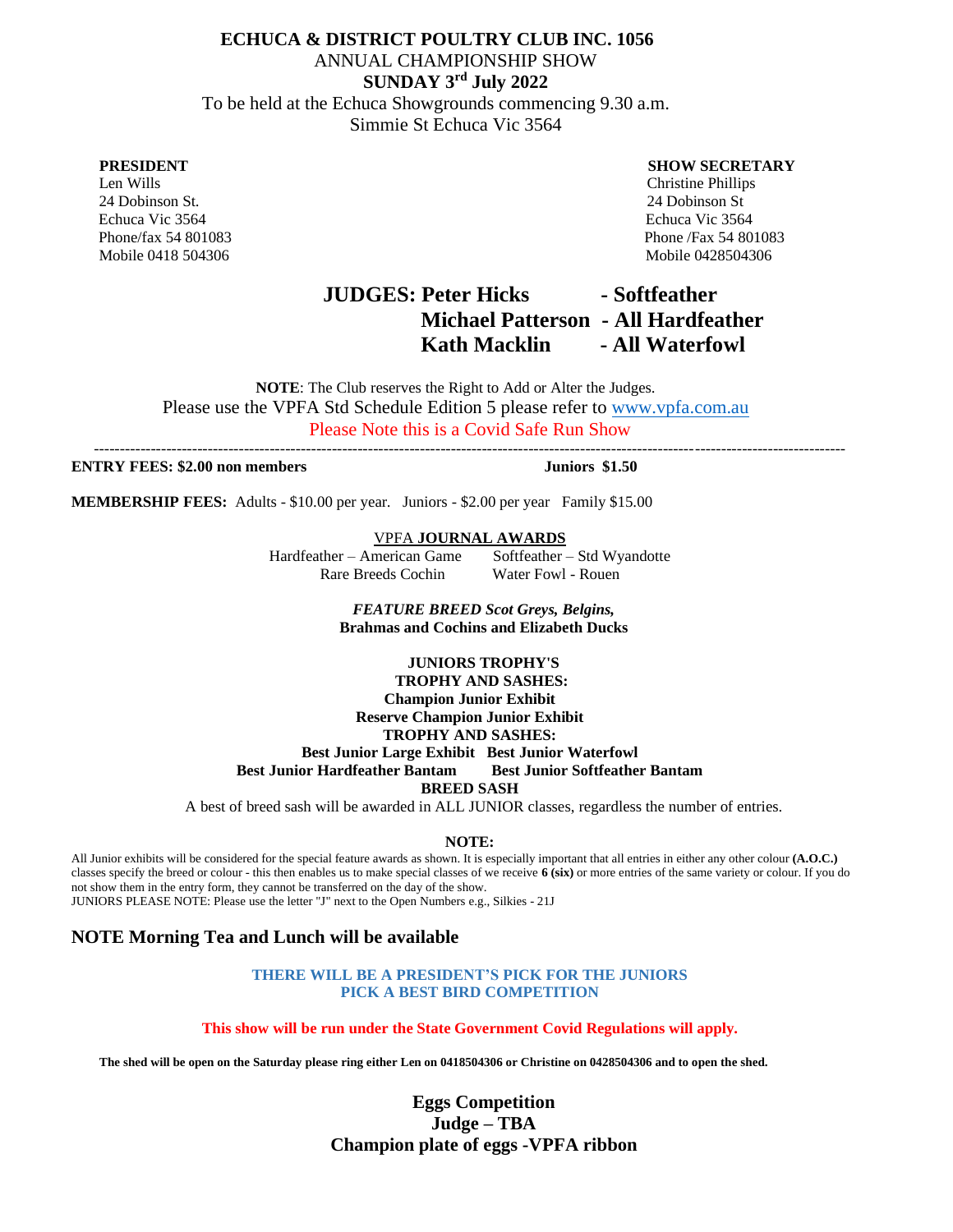## **Victorian exhibitors must be members of the VPFA, for more info go to vpfa.com.au. Day passes available \$15.00**

### **SENIOR SCHEDULE OF PRIZES CHAMPION SASHES/Trophies Champion Bird In Show Reserve Champion Bird in Show**

Champion Lightbreed Fowl. Champion Heavybreed Fowl. Champion Waterfowl. Champion Eggs

Champion Hardfeather Bantam. Champion Softfeather Bantam.\

**Sashes**

Best Standard Lightbreed - Male Best standard Lightbreed - Female. Best Waterfowl – Bantam Male Best Waterfowl – Bantam Female

Best Standard Heavybreed - Male Best Standard Heavybreed - Female. Best Hardfeather Bantam - Male Best Hardfeather Bantam - Female. Best Softfeather Bantam - Male Best Softfeather Bantam - Female. Best Waterfowl – Large Male Best Waterfowl – Large Female.

For all Junior Awards - see previous page.

### **PERPETUAL MEMORIAL TROPHIES**

# **Roy Wills Memorial Inscribed Sash: Champion Modern Game in Show (Senior or Junior) Max French Memorial Rosette: Champion Indian Runner**

### **BEST OF BREEDS:**

A breed sash will be awarded in ALL Senior Classes where there are **6(Six)** or more entries in the **Standard and Waterfowl sections** and **6 (six)** or more in the **Bantam Sections**.

**Breed Trophy** for the Best of Breed will be made in **ALL SENIOR CLASSES** where there are **6 or more entries**.

### ECHUCA AND DISTRICT POULTRY CLUB INC. 1056 RULES AND REGULATIONS

Please Note the Echuca & District Poultry Club Inc. Is affiliated with V.P.F.A. Inc.

- 1. All entries must be the bona-fide property of the exhibitor for at least 14 (fourteen) days prior to the Show.
- 2. The Club will not be responsible for any mistakes, accidents, loss or damage, although the greatest care will be taken.
- 3. Stewards or exhibitors may not comment on merits of any exhibit to judge until all judging is complete.
- 4. No person is permitted to handle or interfere with the exhibits after the exhibits are penned without permission from the show manager, except for the Judge or Steward when adjudicating.
- The judges may withhold any prize where the quality of the exhibit is considered of not sufficient merit.
- 6. Any Person who has been judged by the committee to be guilty of causing anyone annoyance or insulting behaviour shall be liable to expulsion from the Show and his or her exhibits may be ordered to be removed and all monies and trophies forfeited.
- 7. **JUNIORS PLEASE NOTE** A person shall not be eligible to enter in a junior class if he or she exhibits a different breed or variety from that exhibited by a non-junior exhibitor. **JUNIORS MUST BE UNDER 16 YEARS OF AGE**. Junior exhibitors may only enter birds in either open or junior sections - NOT in BOTH. If a junior enters in the senior section, then adult entry fees apply.

8A **JUNIORS PLEASE NOTE:** Please use the letter "J" next to the open numbers e.g. Silkies 21J.

- 8. Class and pen numbers may be obtained from the Show Secretary on the morning of the Show.
- 9. Exhibits are not to be removed from the poultry pavilion before 3.30 p.m. unless permission is obtained from the Show Manager:
- 10. "Cockerel" and "Pullet" are birds UNDER 12 months of age.
- 11. All birds are entered at the owner's risk from the time they leave their hands.
- 12. The committee reserves the right to appoint another judge, or judges if necessary.
- 13. The Judges decision on all decisions SHALL BE FINAL.
- 14. Please state breed and variety when entering in A.O.V. or A.O.C. classes. If four (4) or more entries of one breed are entered a new class will be made.
- 15. When collecting exhibits, you must produce your entry pen numbers and be accompanied by an official who will assist in checking out each exhibit.

The AGM meeting will be in December.